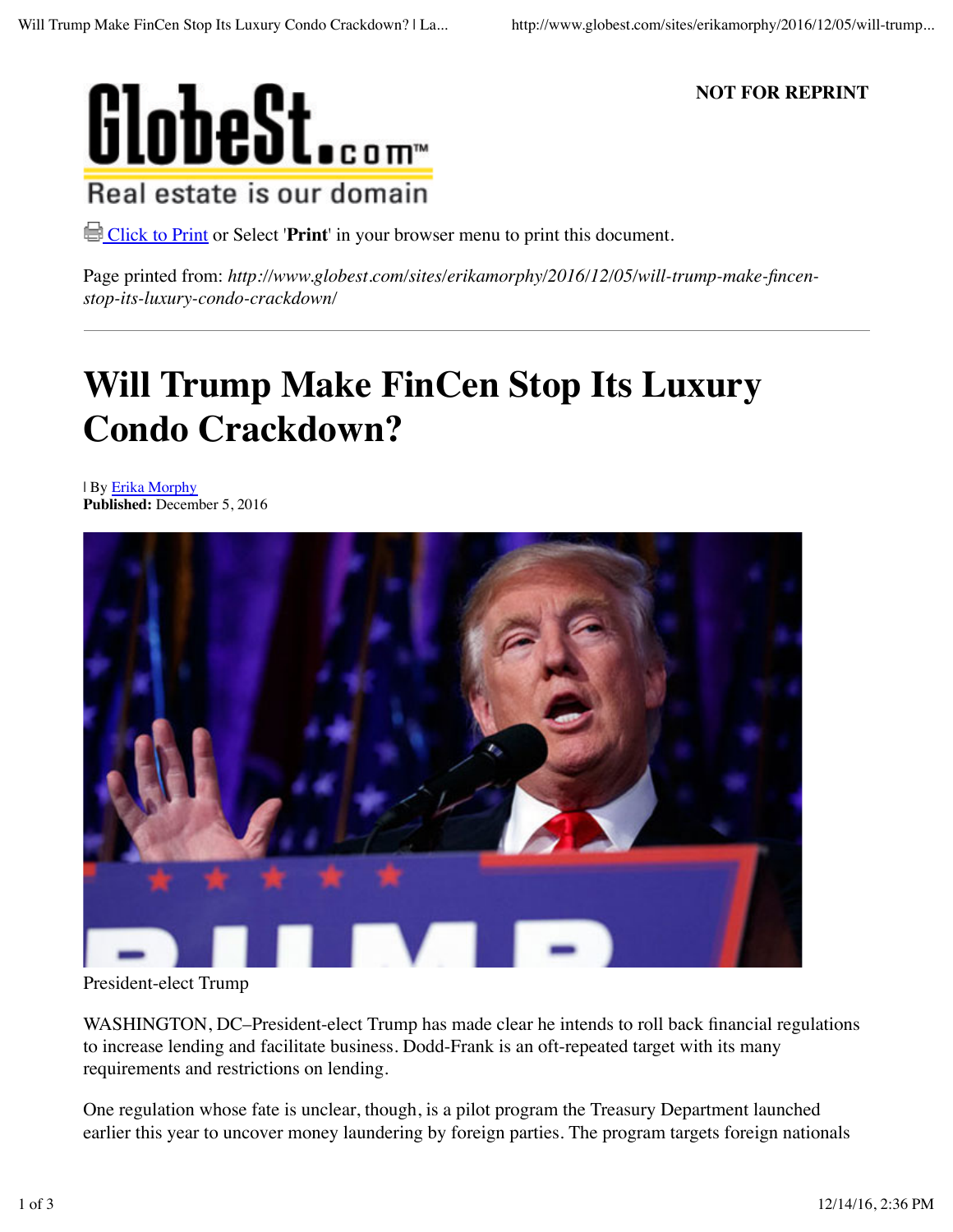buying luxury condos in such cities as New York and Miami using a shell company or LLC to hide their identities.

The pilot, which is being run by the Department's Financial Crimes Enforcement Network (FinCen), requires the true owner or owners of these properties to provide their names to the US government, which keeps the names confidential.

In August, was pilot was extended for an additional 180 days as well as expanded to other cities in California and Texas.

#### **Good Intel**

Before the presidential election, there was talk of expanding the program even further to include commercial properties, the reason being that FinCen was getting good intel from its initial foray in this area. That is not surprising: property management, real estate investment, realty and real estate development companies are the most commonly reported entities associated with money laundering and related illicit activity, according to **Venable partner** D.E. Wilson, former acting general counsel at the US Treasury and an authority on anti-money laundering laws and Venable attorney **Andrew Bigart**, who represents clients in anti-money laundering and economic sanctions issues.

### **Flight Capital Versus Bad Capital**

But, they add — that does not necessarily mean that all purchases of luxury condos by foreign nationals are fronts to, say, launder drug money or, as another example, hide funds stolen from international aid organizations. "Part of the issue that the Treasury Department has been grappling with is that the US is the largest recipient of flight capital in the world," Wilson tells GlobeSt.com. "But flight capital is not necessarily dirty or bad capital."

"There is a lot of legitimate money coming in the US and one of the goals of Treasury was to separate the wheat from the chaff, or the legitimate from the illegitimate money," Bigart tells GlobeSt.com.

#### **Worried About Disclosure Anyway**

To be sure, the legitimate buyers that fell under the regulation were a bit uneasy about the new rule, according to real estate attorney **Pierre Debbas** of **Romer Debbas**, who has closed on several transactions where the FinCen disclosure was required.

"When the Treasury released the news of this requirement, professionals in the real estate industry were concerned with the negative impact this could have on our market," Debbas said.

He emphasized to clients that under the reg only Treasury has access to this disclosure and it is not something that is posted on the internet or made public.

For the most part, Debbas said, the firm's foreign clients have been made comfortable with the disclosure requirement. But there are nagging concerns: What if the law or regulation changes so the list does become public? What if the US Treasury provides a list to a foreign government after all? While these foreign buyers are not breaking US rules they could well be breaking rules in their home countries as to how much money they are allowed to take out each year — China, in particular, has been tightening its capital controls. Or even if there are no capital controls to contend with, a foreign buyer might be embarrassed because of his position or profile in his home country to be exposed as owning a